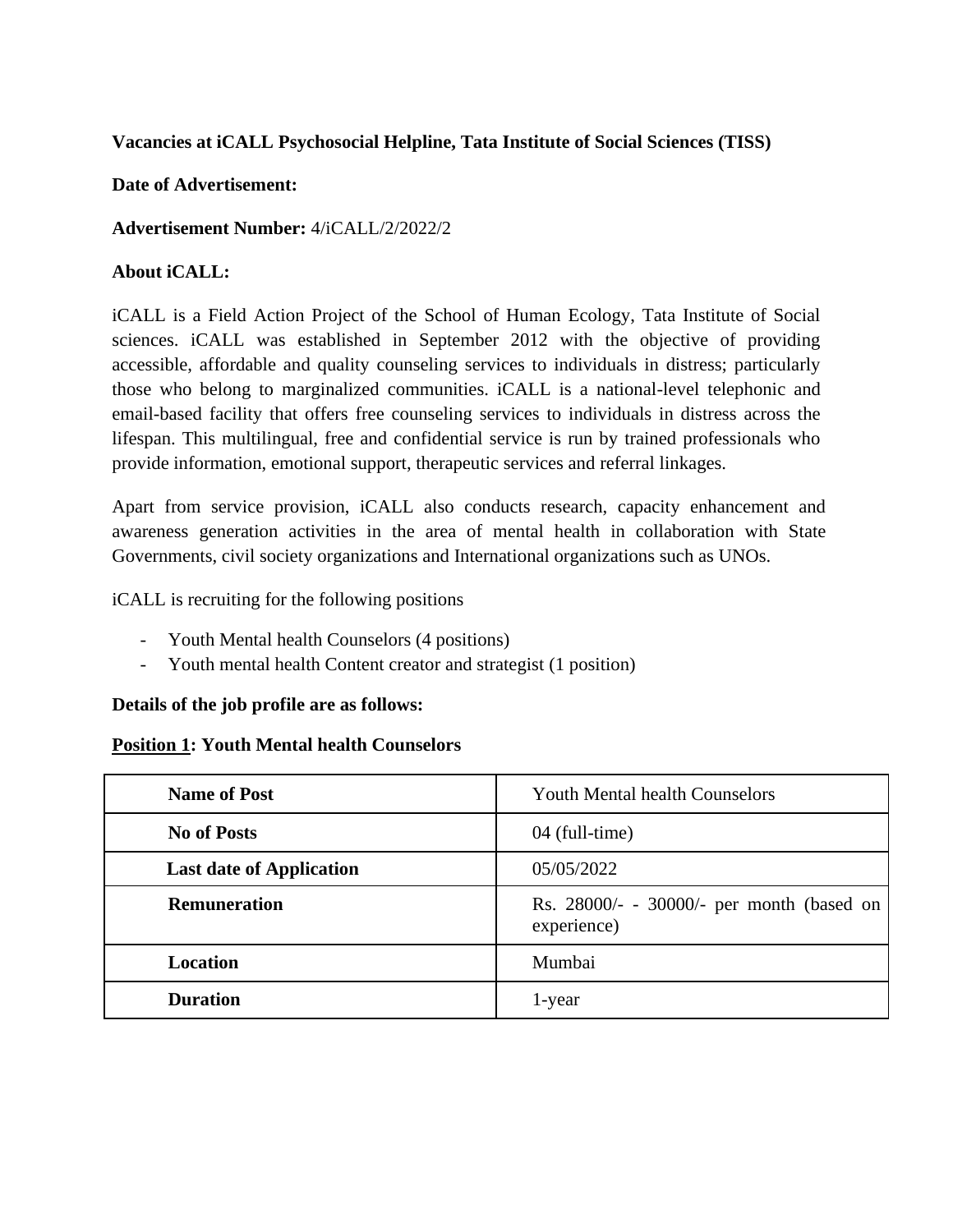# **Job Profile**:

- Offer counseling services to young individuals over chat and telephone
- Document and maintain records of chats and calls
- Generate reports based on the documentation of chats and calls
- Participate in ongoing trainings and supervision
- Prepare protocols and practice guidelines
- Liaise and Coordinate with the counseling team and project officer
- Work alongside the content creator and strategist

#### **Desirous Candidates should:**

- Possess a Master's Degree in Counselling or Clinical Psychology from a UGC recognised University and two years of service provision experience preferably with young individuals
- Have knowledge and skills related to psycho-social counseling and therapy, especially for concerns of young individuals
- Be fluent in English and Hindi (preferably any other regional languages)
- Be comfortable offering counselling services over chat and telephone to young individuals especially those in crisis situations
- Be willing to work in teams and receive feedback and ongoing supervision
- Be willing to work in shifts on a weekly rotational basis
- Complete the tasks within stipulated timelines and proactively communicate

The candidate shall report directly to the Programme Officers and Programme Associate at iCALL.

The position is initially for a period of 1 year and will be extended depending on project requirements. Please note that this is a full-time position.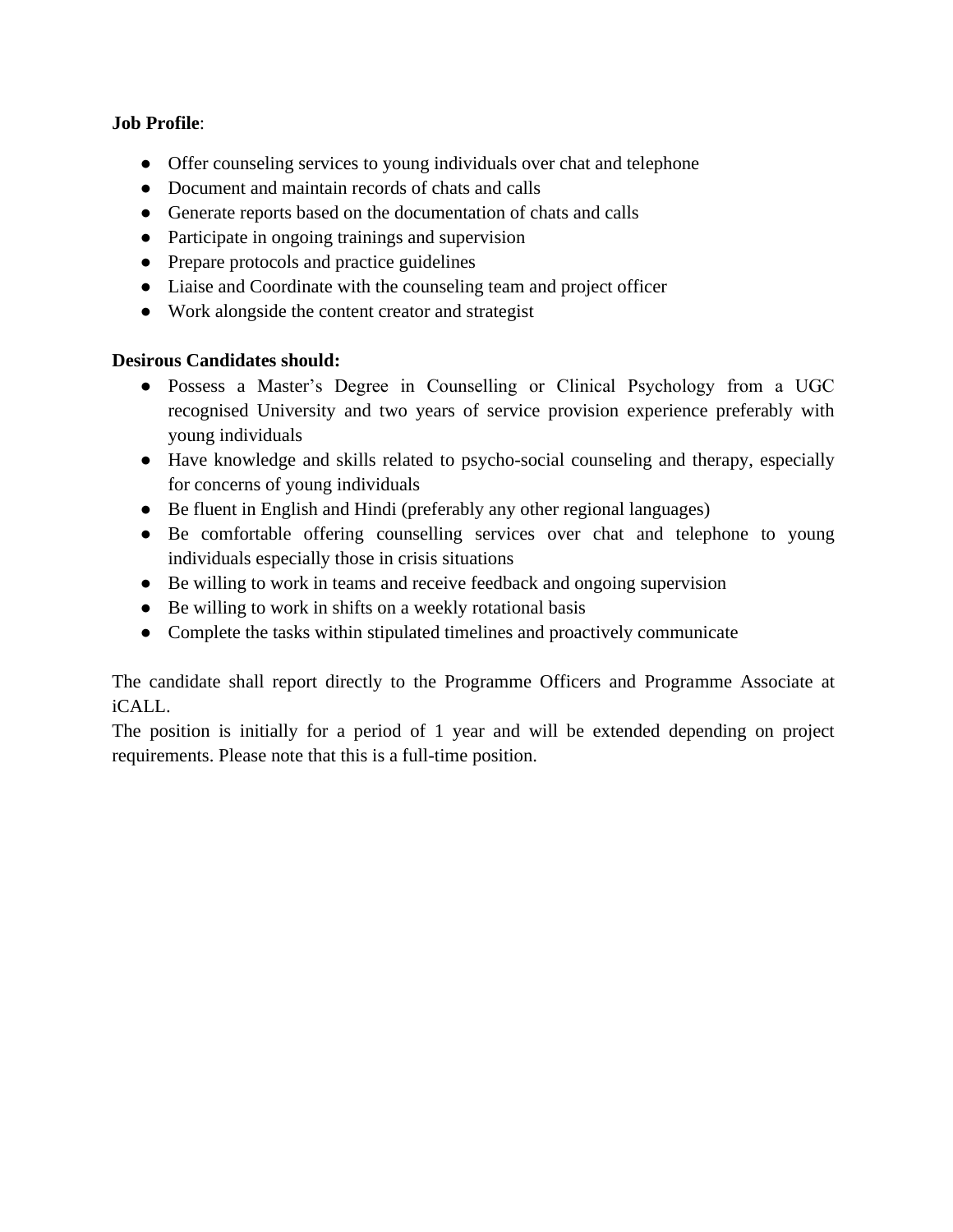| <b>Name of Post</b>             | Youth Mental health Content creator<br>and strategist |
|---------------------------------|-------------------------------------------------------|
| <b>No of Posts</b>              | 01 (Part-time)                                        |
| <b>Last date of Application</b> | 05/05/2022                                            |
| <b>Remuneration</b>             | Rs. 15000-20000/ per month (based on<br>experience    |
| <b>Location</b>                 | Mumbai                                                |
| <b>Duration</b>                 | 10 months                                             |

### **Position 2: Youth Mental health Content creator and strategist**

#### **Job Profile:**

- Develop written, audio and video content on issues related to youth mental health (English and Hindi) in alignment with iCALL's values, philosophy and project objectives
- Develop a plan for creation and dissemination of content related to youth mental health
- Work closely with the counseling team, graphic designer and other relevant professionals in creation and finalization of the content
- Coordinate with the counseling team to understand the requirements of the youth mental health content based on the concerns presented by young individuals

### **Desirous candidates should:**

- Possess a full-time Master's Degree in humanities or social sciences (For example, psychology, social work, media and culture studies) from a UGC recognized University and two years experience of content creation and strategising preferably in the area of youth mental health
- Have knowledge of mental health and psychosocial wellbeing among young individuals
- Be fluent in English and Hindi
- Be willing to work in teams and receive feedback
- Be able to take initiative, proactively communicate and also work independently within the given timelines

The candidate shall report directly to the Programme Officers and Programme Associate at iCALL.